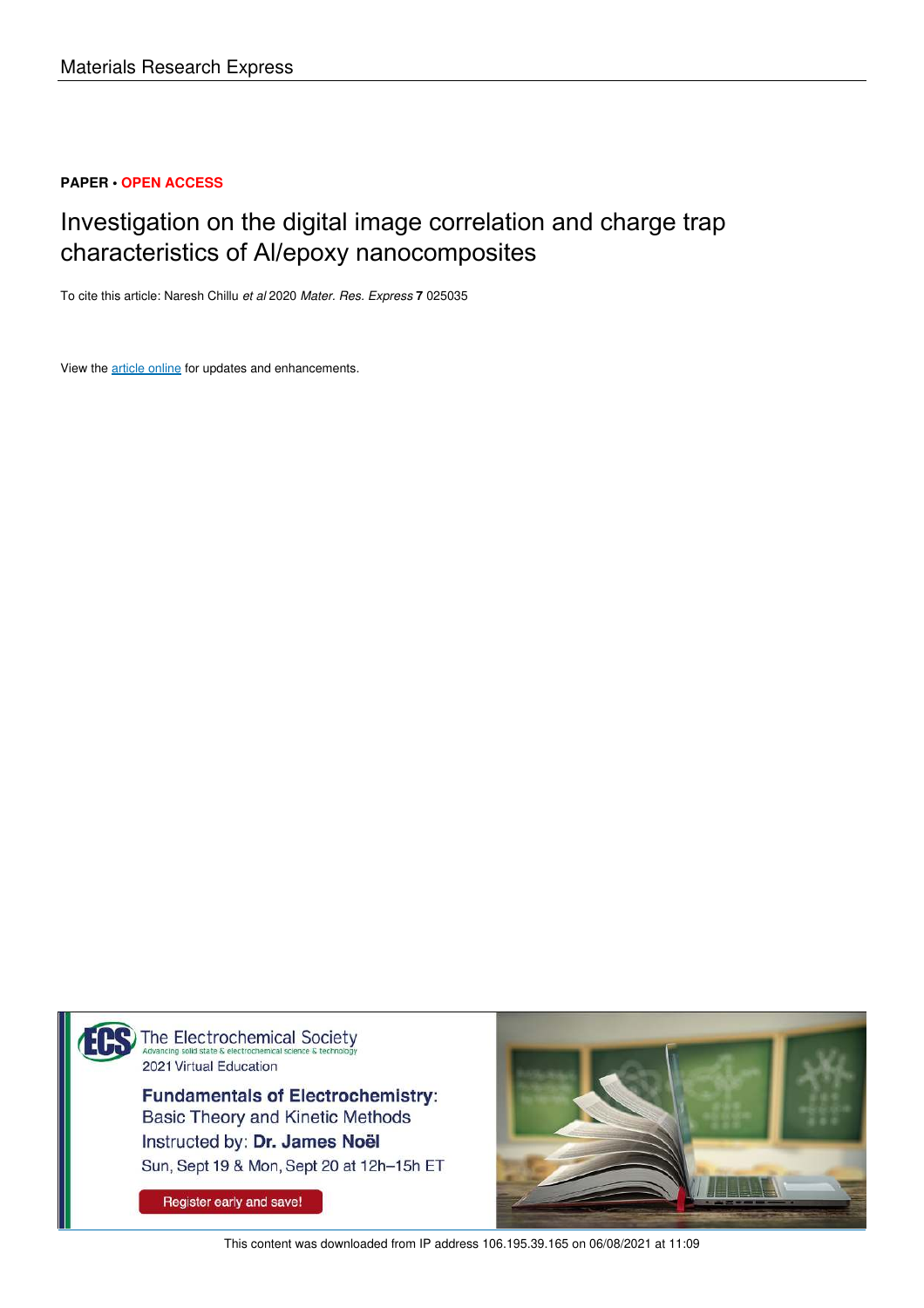## **Materials Research Express**

#### PAPER

OPEN ACCESS

CrossMark

RECEIVED 20 October 2019

REVISED 20 November 2019

ACCEPTED FOR PUBLICATION

4 December 2019

PUBLISHED 17 February 2020

Original content from this work may be used under the terms of the Creative Commons Attribution 3.0 **licence** 

Any further distribution of this work must maintain attribution to the author(s) and the title of the work, journal citation and DOI.



Investigation on the digital image correlation and charge trap characteristics of Al/epoxy nanocomposites

Naresh Chillu $^1\text{\textcircled{e}}$  , R Jayaganthan $^2\text{\textcircled{e}}$  , R Velmurugan $^3$  and R Sarathi $^1$ 

<sup>1</sup> Department of Electrical Engineering, Indian Institute of Technology Madras, Chennai 600 036, India<br><sup>2</sup> Department of Engineering Design, Indian Institute of Technology Madras, Chennai 600 036, India

<sup>2</sup> Department of Engineering Design, Indian Institute of Technology Madras, Chennai 600 036, India<br><sup>3</sup> Department of Aerospace Engineering Indian Institute of Technology Madras, Chennai 600 036, In

<sup>3</sup> Department of Aerospace Engineering, Indian Institute of Technology Madras, Chennai 600 036, India

E-mail:rsarathi@iitm.ac.in

Keywords: nanocomposites, digital image correlation, charge trap, tensile strength

## Abstract

The influence of nanofiller on the tensile and surface charge properties of Al/Epoxy nanocomposite materials is investigated with respect to their structural composition. The formation of conductive network nearing the percolation limit with the addition of nanofiller has strongly influenced the mechanical and electrical characteristics of nanocomposites. The digital image correlation technique is employed to acquire the strain variation at the distinct locations on the tensile specimen. The loaddisplacement, as well as shape deformation, were analysed for the various nano filled composites. The improved tensile characteristics were achieved up to certain wt% of filler addition, beyond which the load and time required for the material fracture were reduced drastically. Likewise, the addition of filler up to 5 wt% has shown the improved charge decay characteristics viz. quicker charge decay and enhancement in shallow energy states under the applied DC voltage. The direct analogy in mechanical and electrical characteristics was formulated in terms of structural composition (defects, additives and filler) of respective materials.

## 1. Introduction

Nanostructuration provides the high aspect ratio and specific surface area to improve the thermal, mechanical and electrical properties of nanocomposite material [1, 2]. They have the advantage of low cost, lightweight, ease of processing, increased modulus and strength, thermal stability, erosion resistance, good electrical insulation characteristics and high breakdown strength over the polymer matrix [3–5]. Lower addition of filler to the base polymer matrix result in uneven dispersion, in contrast, higher concentration leads to agglomerations which deteriorate the load-bearing capability of the overall material [6]. It is an utmost concern for the researchers to identify the optimised filler concentration which ensures the efficient filler dispersion in the polymer matrix for enhancing the overall properties of the material.

The mechanical-electrical analogies proved that certain mechanical problems would be solved easily in the electrical domain. For example, the piezoelectric effect which links the crystal resonator having mass, spring and damper elements to the equivalent electrical systems with a capacitor, inductor and resistor respectively in the direct analogy. The desired properties viz. the resonant frequency which is a function of electrical components is modelled by adjusting the structural properties of the crystal in the mechanical domain [7]. However, understanding the correlation between electromechanical properties is an open subject for the researchers worldwide.

Earlier studies revealed that the improvement in tensile behaviour of epoxy nanocomposite materials merely depends on the efficient filler dispersion and the interfacial adhesion between filler and the matrix  $[8-10]$ . The polymer nanocomposite materials with conductive fillers find their applications include embedded capacitance material (ECM), high energy density capacitors, and electromagnetic interference (EMI) shielding material in electronic circuits[5]. Also, these metallic filled nanocomposite materials exhibit excellent dielectric characteristics below the percolation threshold characteristics viz. high breakdown strength, better space charge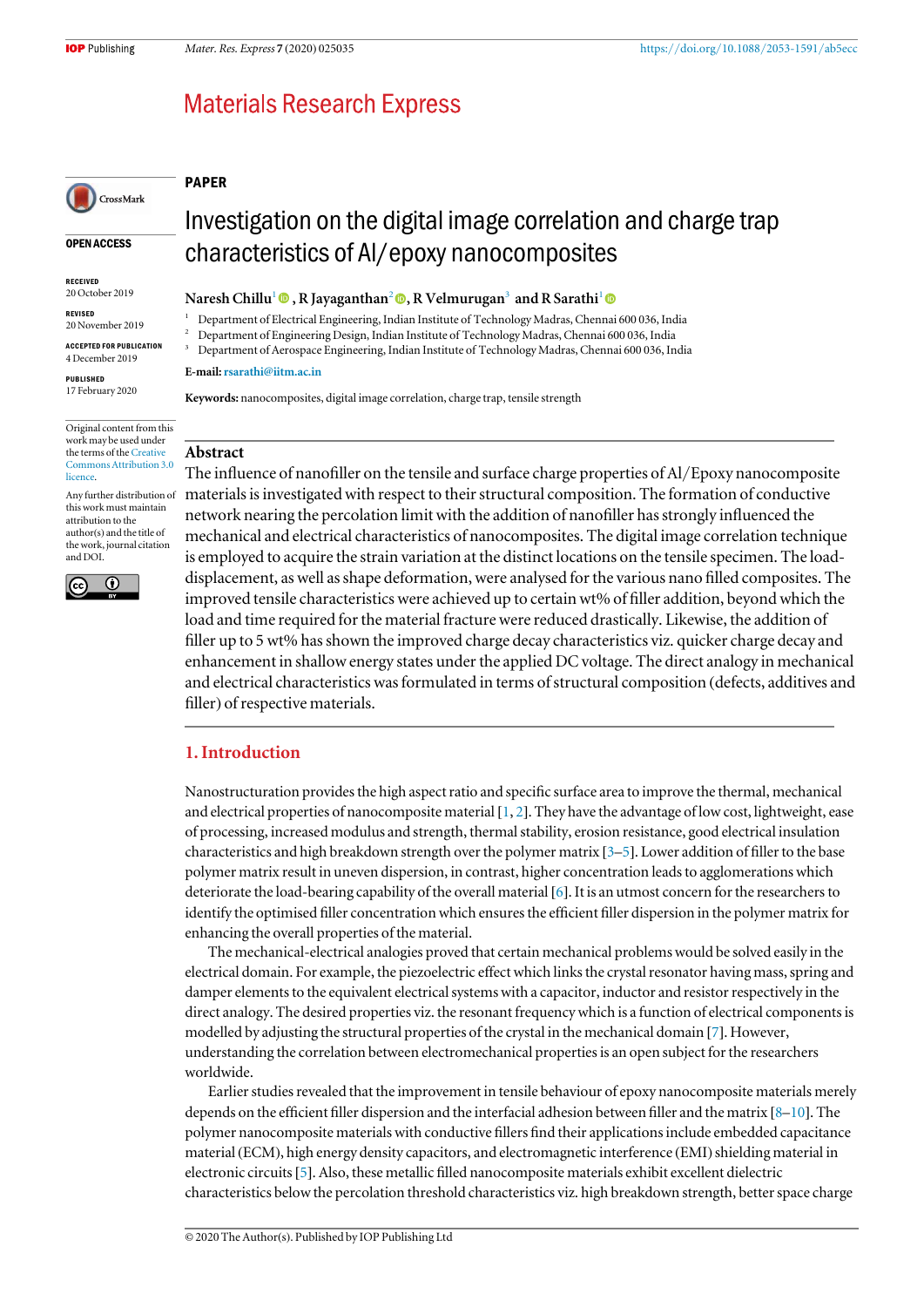

behaviour [11, 12]. Aluminium filled nanocomposite materials have shown a better thermal stability, heat dissipation and thermal conductivity over the base material[13, 14]. Anithambigai*et al* have investigated the thermal characteristics of an LED employing metal aluminium filled polymer nanocomposites as a thermal interface material for an improved heat dissipation properties[15]. Bello *et al* have investigated the influence of the addition of nano and micro aluminium fillers on the tensile behaviour and shown that the nano filled materials have exhibited improved tensile strength over micro composites[16]. Since the inherent defects in the material initiate the fractures under mechanical loading, it is essential to understand the variation in the strain at distinct locations on the specimen specifically at the fracture points, rather just examining the cumulative strain experienced by the specimen [17, 18]. On the other hand, the surface of the material is mostly exposed to the stresses during the power apparatus operation. The localised surface traps resulting from the material composition defines the magnitude of charge transport through the material. Under the normal operating condition, the inherent defective states in the insulating material accumulate the charge within the bulk volume initiated from the surface trap sites, causing the local electric field enhancement, leading to internal damage locally and over a period of time, a catastrophic failure can occur  $[19–21]$ . Therefore, it is essential to design the materials which are capable of mitigating the enhancement in the electric field during the power apparatus operation by the least charge accumulation and instantaneous charge decay upon removal of the field conditions [22, 23]. The analysis of such study with epoxy nanocomposites reinforced with conducting filler is scarce in the literature.

Having known these differences, the present study is carried out to investigate the correlation between strain variation and surface charge decay characteristics of different epoxy nanocomposite (with nano aluminium as filler) materials and discuss the correlation in respect to the structural properties(filler, additives and defects) of the nanocomposite material. Methodical experimental studies were carried out to understand the following important aspects, such as(a) investigating the tensile behaviour, as well as, the strain variation at distinct locations on the specimen using digital image correlation (DIC) technique, well-known method for studying full-field displacement and surface strain variation for different nanocomposite materials, and (b) inspecting the surface charge decay characteristics of epoxy nano aluminium composites viz. potential decay and trap distribution properties under the DC voltage for positive and negative polarity.

#### 2. Experimental studies

#### 2.1. Selection of filler size and optimised weight fraction

In the present study, Al nanoparticles with an average particle size of 40 nm were chosen. The percolation threshold is the upper limit on the addition of nanoparticles to the polymer matrix, upon exceeding which causes the drastic increment in the electrical conductivity of the composite material.

Considering the spherical nanoparticle with diameter, d is dispersed in a cubical lattice of polymer matrix as shown in figure 1, the inter filler distance, D between the two neighboring nanoparticles as a function of filler concentration (wt%) is calculated through the following equation (1) [24],

$$
D = \left\langle \left\{ \frac{\pi}{6} \left( \frac{\rho_n}{\rho_m} \right) \frac{100}{\text{wt } 96} \left[ 1 - \frac{\text{wt } 96}{100} \left( 1 - \frac{\rho_m}{\rho_n} \right) \right] \right\}^{\frac{1}{3}} - 1 \right\rangle * d \tag{1}
$$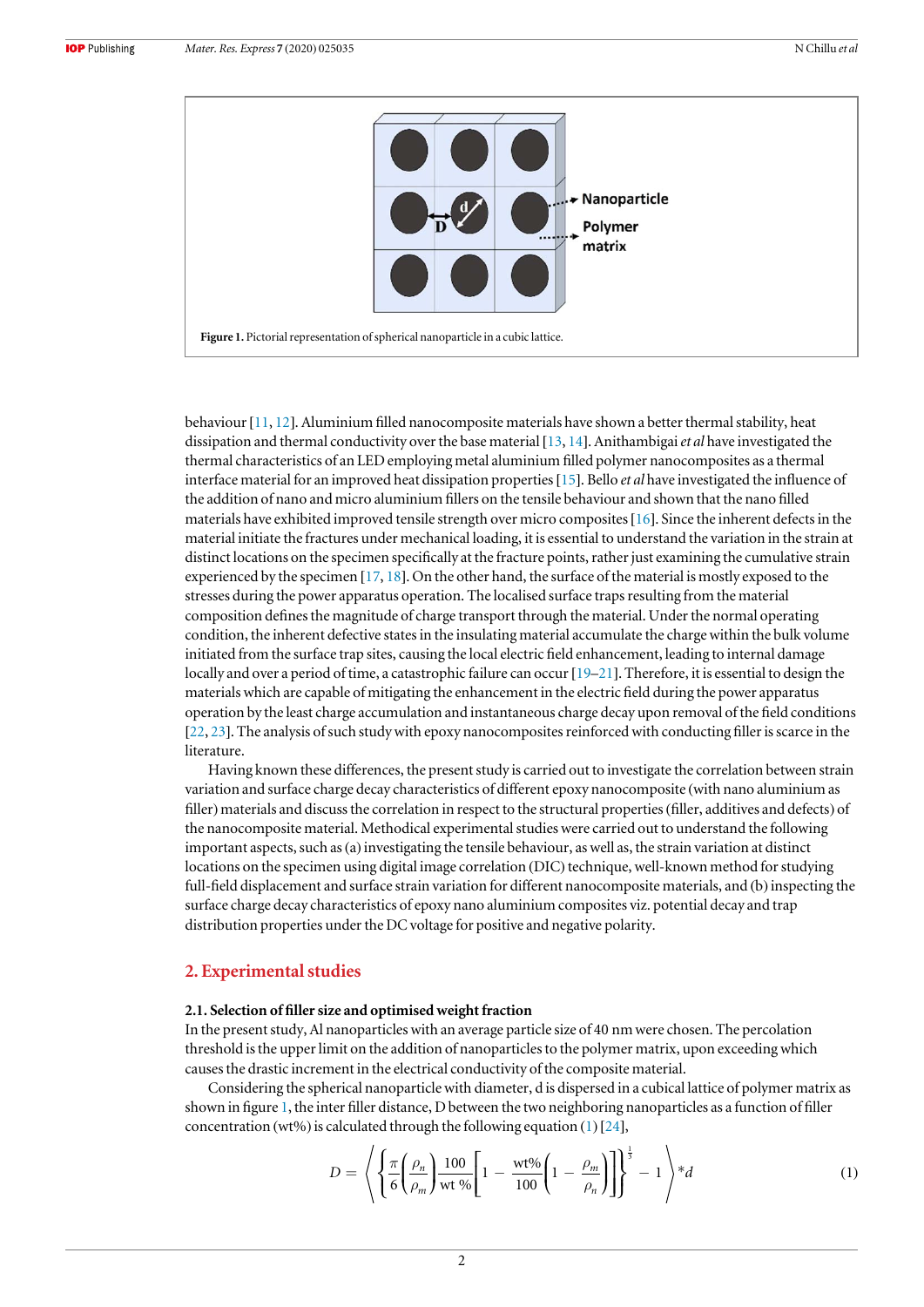Table 1.Variation in inter filler distance as a function of filler concentration.

| $wt\%$         | D(nm) | $wt\%$ | D(nm) | $wt\%$ | D(nm) | $wt\%$ | D(nm) |
|----------------|-------|--------|-------|--------|-------|--------|-------|
|                | 157.4 | 7      | 62.0  | 13     | 42.0  | 19     | 31.3  |
| 2              | 116.4 | 8      | 57.4  | 14     | 39.8  | 20     | 30.0  |
| 3              | 96.3  | 9      | 53.4  | 15     | 37.8  | 21     | 28.7  |
| $\overline{4}$ | 83.6  | 10     | 50.0  | 16     | 36.0  | 22     | 27.6  |
| 5              | 74.5  | 11     | 47.0  | 17     | 34.4  | 23     | 26.5  |
| 6              | 67.6  | 12     | 44.4  | 18     | 32.8  | 24     | 25.6  |

where  $\rho_n$  and  $\rho_m$  are specific gravities of Al nanofiller and the polymer matrix ( $\rho_m = 1.17$  and  $\rho_n = 2.7$ ), respectively. Intuitively, increased addition of nanoparticles in a polymer matrix reduces the inter filler distance. The inter filler distance calculated from equation (1) at different filler concentrations is tabulated in table 1.

It is clear from table 1 that the lower filler concentration result in maximum inter filler distance, indicating the uneven dispersion of nanoparticles. On the other hand, higher filler concentration results in the lower interparticle distance implying the overlapping of nanoparticles and hence the formation of the conductive network. Whereas the uniform dispersion is possible provided the inter filler distance, D is equal to the diameter of the nanoparticle, d. From table 1 it can be noticed that the diameter of nanoparticle (40 nm) and inter filler distance (39.8 nm) are almost equal at the filler concentration of 14 wt% [24–26]. In general, nanoparticle agglomerations and non-uniformity in filler matrix dispersion impose an upper limit on the practical percolation value. Hence, the actual threshold limit is lower than the theoretically calculated value. For the experimental studies, composite materials having aluminium nanofiller loadings with 0, 1, 5 and 10 wt%, respectively are prepared in the present study.

#### 2.2. Materials and method of sample preparation

The materials used in the preparation process are, the Bisphenol-A epoxy resin (CY205) as a base polymer matrix, Tri-ethylene tetra-amine (TETA) hardener as a curing agent and self-passivated spherical aluminium nanoparticles of 99.9% purity with an average particle size of 40 nm (supplied by Hongwu International Group Ltd, Hong Kong) as a filler material. The nanocomposite materials were fabricated by adding different weight percentage of nanofillers to the base epoxy matrix, adopting the following preparation procedure. At the initial stage, the required quantity of nano aluminium powder was heated at 110  $^{\circ}$ C, for 3 h to remove the traces of moisture in it. Next, the heated nanofiller was mixed with ethanol and sonicated for 1 h. Subsequently, the nanoparticle dispersed ethanol was mixed with epoxy resin by shear mixing process for 6 h. At the later stage, the high frequency sonication process (at 20 kHz) was carried out, for two h, by maintaining the sample temperature at 40 °C in ice filled water bath. At the final stage, prior to the addition of hardener for curing, the mixture was kept in an oven for allowing the excess ethanol to evaporate from the mixture. At the sixth stage, the required quantity of hardener was added to the nanoparticle dispersed epoxy mixture and mixed thoroughly till uniform dispersion was achieved. On degassing, the mixture was poured into a mould in required dimensions for various tests.

#### 2.3. Mechanical characterisation

To investigate the filler effect to resist breakage under applied stress, the prepared samples are conventionally tested with universal Testing Machine of 20 kN loading capacity with a displacement rate of 2 mm min−<sup>1</sup> at the room temperature. In this study, tensile specimens were prepared according to ASTM D-638 (Type IV) standard procedure in the dumbbell shape with the dimensions  $115 \times 6 \times 3$  mm and 25 mm gauge length. For the correctness and reliability of results, tests were carried out on 4 samples with the same concentration and averaged.

Digital image correlation is an efficient image-based technique for shape, field displacement and deformation measurements at distinct locations over the surface of the specimen under test [27, 28]. The typical experimental setup illustrating the schematic of DIC method is shown in figure 2. The following steps are implemented successively to obtain the desired displacements and strain information: specimen and experimental preparation, recording the images and post-image processing.

Speckle pattern on the surface of the specimen act as a carrier of deformation during the tensile loading. The artificial speckle pattern is performed on the specimen surface since the surface texture of prepared nanocomposites are not providing ample intensity variations. The specimen is speckled with black dots using a permanent marker pen on white paint over the sample surface. To map the in-plane deformation during tensile loading, utmost care was taken while performing speckle pattern on the sample surface, viz. (a) showing nonrepetitive/ random pattern, (b) marked pattern adhere tightly to the specimen surface and (c) providing high-

3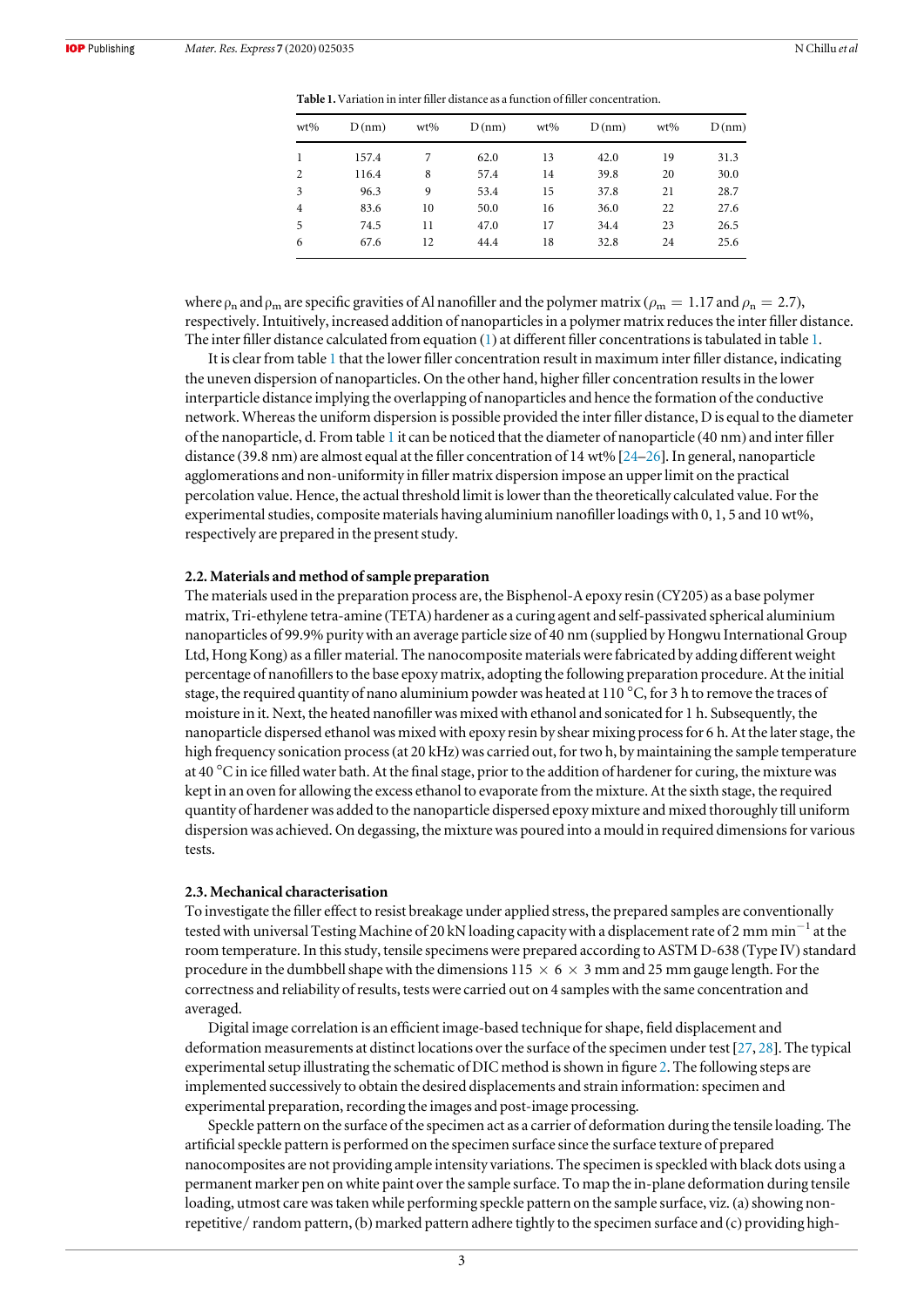



intensity levels for better capturing through CCD camera. Under the tensile loading, the displacement in the speckle pattern is recorded continuously by a Grasshopper CCD camera (with Sony ICX625 2/3' sensor) of 5.0 MP with a maximum resolution of 2448  $\times$  2048 pixels placed at 50 cm in front of the universal testing machine. The lens used with the camera is of Canon has a fixed focal length of 50 mm. LED light source was utilized to brighten the speckle pattern on the sample surface while capturing the images during the loading. The captured images are acquired through the Grasshopper GRAS-50S5 IEEE-1394b graphical user interface and subsequently recorded in the computer. The VIC-2D software provided by Correlated Solutions, Inc. was employed to post-process and analyses the acquired digital images and perform the correlation-based matching algorithm. The optimized subset, step size and strain filter of 29, 5 and 21 respectively 5 are used while performing the DIC analysis. For uniform speckle pattern and unvaried experimental conditions for a given specimen, the localized virtual strain gauge is determined by multiplying step size and strain filter. Thus, it provides in-plane full-field displacements and strains by comparing the digital images of the specimen surface in the reference and deformed states respectively.

#### 2.4. Surface potential measurements under DC voltage:

The experimental setup as shown in figure 3 is employed to investigate the surface potential decay characteristics for the nanocomposites, for the positive and negative polarity of the applied voltage. The experimental setup used in carrying out the surface potential measurements is a widely adopted non-contact method of charging the test specimen, having the provision to test the insulating materials for different voltage profiles [12, 19, 29] and at different temperature ranges [30].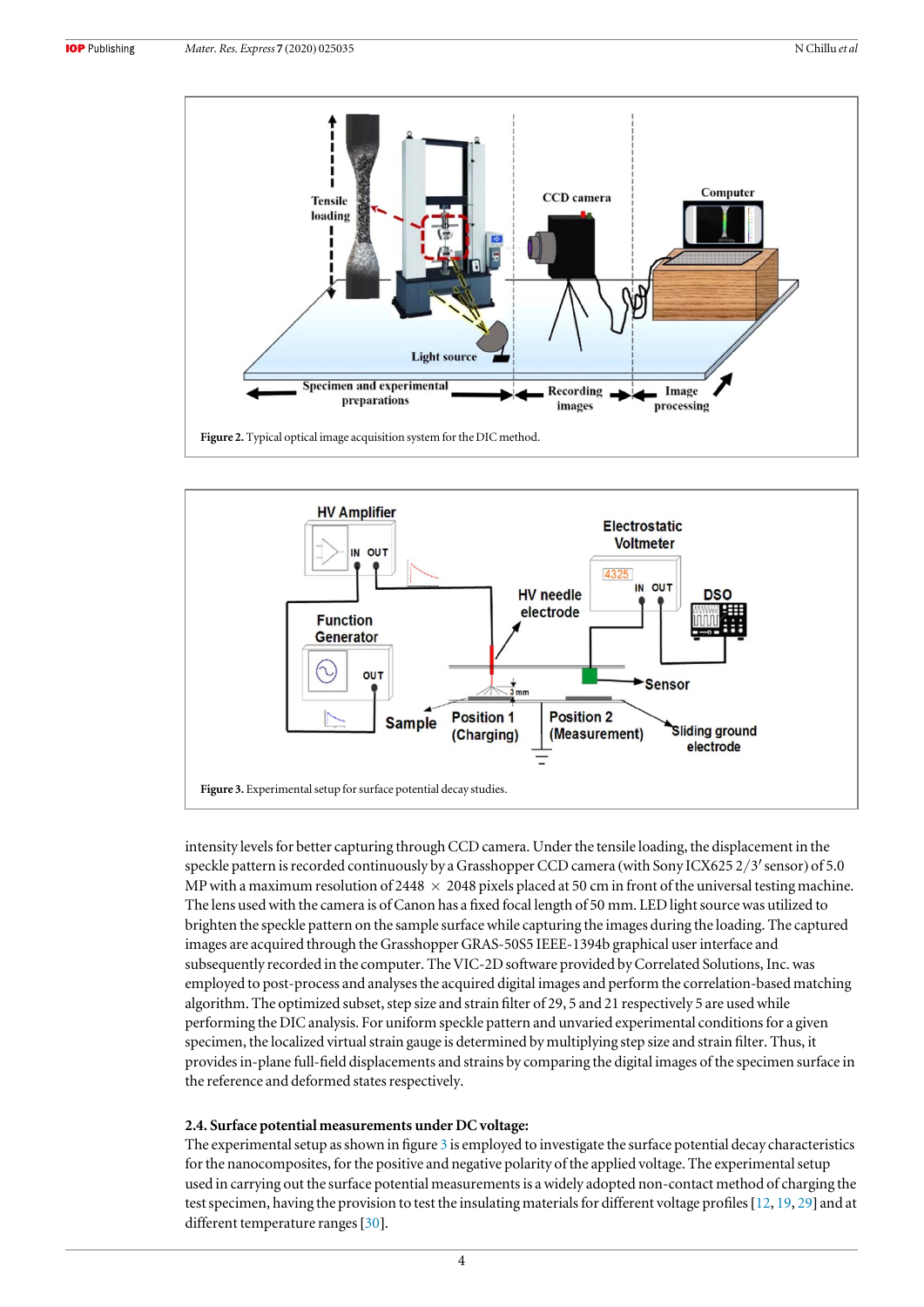

|     | . .                                     |                               |                                                 |
|-----|-----------------------------------------|-------------------------------|-------------------------------------------------|
| wt% | Load at maximum<br>tensile stress $(N)$ | Youngs mod-<br>ulus, $E(MPa)$ | Ultimate tensile<br>strength, $S_{11}$<br>(MPa) |
| 0   | 1660                                    | 731.0                         | 64.0                                            |
|     | 1053                                    | 748.3                         | 55.7                                            |
| 5   | 1146                                    | 786.7                         | 52.8                                            |
| 10  | 817                                     | 729.1                         | 33.3                                            |
|     |                                         |                               |                                                 |

Table 2.Variation of Tensile properties of Al/Epoxy nanocomposites.

The needle plane configuration is used for charging the specimen. The specimen is placed in between the top needle electrode (tip radius of 0.3 mm) and the bottom ground plane electrode (sliding aluminium sheet). The high voltage amplifier generates the required voltage, with its input from the function generator. The configuration is used to inject the charges over the specimen which is located at position 1 for 3 min 3 mm space is maintained between the sample surface and the tip of high voltage electrode, throughout the experiment. After 3 min of charging, the sample is immediately brought under position 2 where the potential remain on the surface of the sample is measured under isothermal conditions through an electrostatic voltmeter (Trek model 341B) and subsequently data is recorded continuously in the DSO. In the present study, the surface potential decay measurements are conducted for positive and negative polarities of 10 kV DC voltage.

## 3. Results and discussion

#### 3.1. Mechanical characterisation

Figure 4 shows the variation in tensile stress versus strain for pure epoxy and Al-epoxy composites with different filler loadings from 1 to 10 wt%. It is observed from figure 4 that an instant drop in the stress-strain curves, as soon as the material underwent the maximum load (ultimate tensile strength, S<sub>u</sub>) point indicate the inherent brittle nature of composites. Also, the reduction in the strain at fracture point of samples and improving the stiffness of nanocomposites are observed over the pure epoxy material. As presented in table 2, it can be seen that Young's modulus which represents the stiffness of material, found higher for the nanocomposites with filler concentration and maximum for the material with 5 wt%. Likewise, the load required to cause fracture and the maximum stress undergone by the material  $(S<sub>u</sub>)$  are low for the nanocomposite materials in comparison with the pure epoxy. Shape, filler dispersion and interfacial adhesion to the epoxy matrix are the crucial deciding factors for the mechanical characterization. As filler percentage is increased, particles get aggregated easily due to high specific surface area and stronger Van Der Waals forces between adjacent particles[8]. Further, filler packing density and non-uniform dispersion at higher filler concentrations create voids and weaken the bonding between filler and matrix which results in ineffective load transfer between matrix and filler, thereby fractures easily at lower loads[31]. Though the shape was same in all the samples, strong interfacial adhesion with the addition of nanofiller till 5 wt% manifesting that an efficient load transfer between matrix and filler, and hence improving Young's modulus of the nanocomposite materials. On the other hand, inefficient filler dispersion resulted from increased nanofiller concentration leads to the formation of agglomerations which further deteriorates the load-bearing capability of nanocomposite materials above 5 wt%.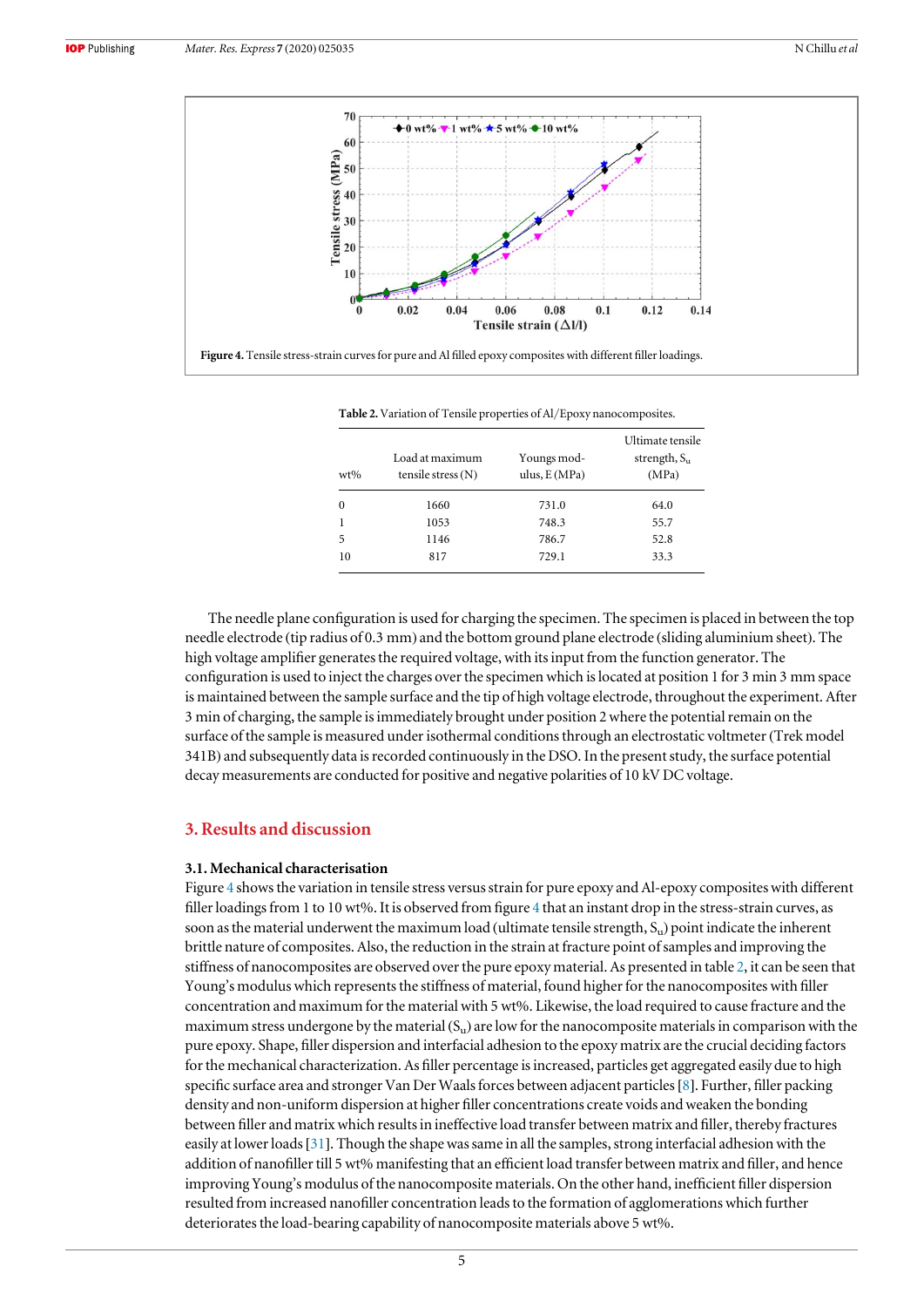

The cumulative strain distribution in the specimen with respect to time during the testing is shown in figure 5 for the nanocomposite materials. It can be noticed from figure 5 that the strain experienced by the nanocomposite materials is reduced with the addition of filler. Also, the time taken for the breakage under uniform load conditions is reduced and it is sluggish till the addition of filler up to 5 wt%, whereas it is very less for the specimen above 5 wt% to initiate the breakage. The possible reason could be the reduction in inter filler distance between adjacent nanoparticles in the polymer matrix result in the agglomerations which further weakens the bonding between filler and matrix and therefore result in an ineffective load transfer between matrix and filler.

The DIC analysis was carried out on Al/Epoxy polymer nanocomposite materials to understand the influence of filler on the mechanical (tensile) behaviour. Unlike the conventional tensile testing, DIC measures the strain deformation at distinct locations over the surface of the specimen and provides the strain contours when the specimen is subjected to the tensile load  $[27, 32]$ . Figures 6(a)–(d) shows the variation in strain contours of the Al/Epoxy nanocomposite materials at different instances during the tensile test for the different nanofiller concentrations. The duration of the experimentation time is same for the tensile testing performed through conventional and DIC method. The stress(in MPa) measured at a particular instant during the conventional testing is matched with DIC image taken at the same instant while performing the post image processing, and it is represented in the vicinity of the image as sown in figure 6. The speckle pattern present in the reference image (at  $t = 1$  s) is continuously compared with the deformed images ( $t > 1$  s) and therefore the correlation between the corresponding images yields the plot contour of the strains in a particular specimen. It can be observed from figures 6(a)–(d) that the deformation field is concentrated slowly near the failure region over a period of time during the testing. Also, the strain field presented in the fourth row of figures 6(a)–(d) shows the failure of the sample at different locations under the tensile loading which can be attributed to the existence of high-stress concentration areas. The red colour in the legend of the strain contour diagram corresponds to maximum strain values while the purple colour corresponds to the minimum. The strain analysis generally quantifies the amount of deformation experienced by the test specimen which further classifies ductility or brittleness upon the application of tensile load.

It is well known that the strain experienced by the specimen at distinct locations is different and therefore the strain along the elongation ( $\varepsilon_{yy}$ ) direction is analyzed by choosing the various locations on the surface of the sample. The positions on the specimen are selected so that the maximum, minimum and medium strain regions are covered. The procedure for selecting the distinct locations and their corresponding strain along the y-direction as a function of time for different nanocomposite materials is shown in (i) and (ii) of figures 7(a)–(d) respectively. The time indicated in the strain contour diagram corresponds to the instant at which DIC analysis is being carried out, which essentially represents the image acquired from the third row of figure 6. Location 3 corresponds to the maximum strain region where the material breakage is inevitable. It is observed that the elongation in tensile direction ( $\varepsilon_{\rm vv}$ ) is increased linearly with respect to time regardless of the filler and location of interest. For a given material, it can be noticed that the  $\varepsilon_{yy}$  is higher at the maximum strain region (Location 3 in the deformed image) then followed by the medium strain region (Location 2) and the minimum strain region (Location 1).

Further, the variation in the elongation in tensile direction at maximum strain region (Location 3) obtained from DIC analysis is plotted in figure 8 to understand the distribution of strain in nanocomposite materials and its dependence on the addition of nanofiller. A clear variation in the strain distribution resulted from DIC technique can be observed from figure 8 with respect to time for all the nanocomposite materials in contrast to the similar analysis carried out with the conventional testing represented in figure 5. In addition, the strain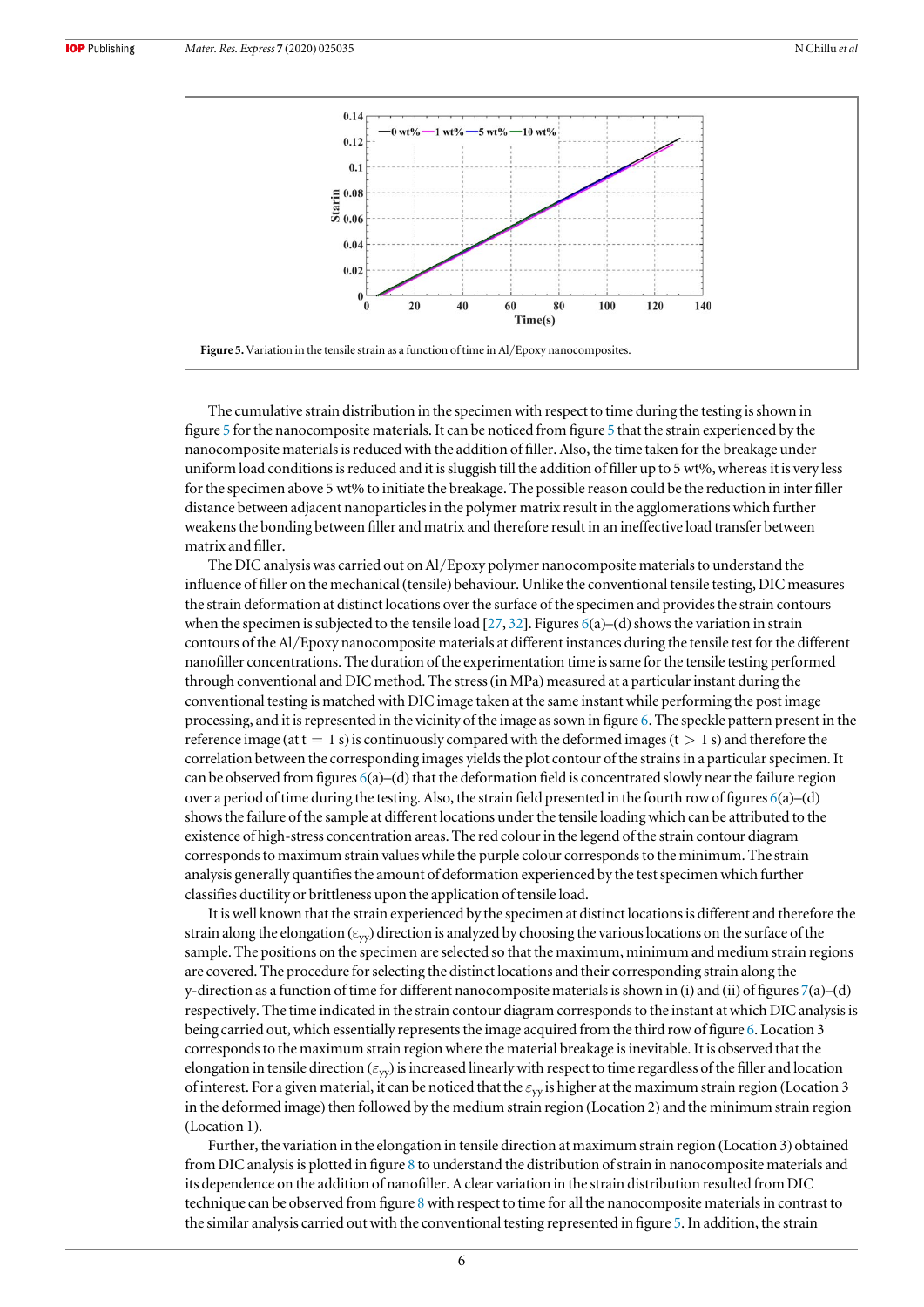

experienced by the nanocomposites as well as the time taken for the breakage under uniform load conditions is reduced slightly till 5 wt%, whereas the rapid reduction in time taken for the breakage of the specimen is observed for the sample with 10 wt% nanofiller inclusion. The addition of nanoparticles yields the reduction in inter filler distance between adjacent nanoparticles in the polymer matrix, further result in the agglomerations which weaken the bonding between filler and matrix at higher concentrations and therefore result in an ineffective load transfer between matrix and filler. The similar variation is observed with the conventional tensile testing shown in figure 5, which indicates that the DIC method can detect the full-field shape, deformation, displacement and contour of strain measurements in the sample subjected under mechanical loading.

The elastic object experiences the deformation under the application of force on it. From a mechanical point of view, it is evident from the strain analysis for the Al/Epoxy nanocomposite materials that the addition of nanofiller reduces the time and load required to cause failure. The anticipated reason could be the addition of nanoparticles implies the reduction in inter filler distance between adjacent nanoparticles in the polymer matrix that results in the agglomerations which further weakens the bonding between filler and matrix at higher concentrations and therefore result in an ineffective load transfer between matrix and filler.

In the quest of finding correlation in the electrical domain, the effect on surface charge variation under the applied uniform voltage with the addition of nanoparticles to the polymer matrix is analyzed further. It has been shown that the aluminium nano particle-filled composite materials below the percolation threshold would essentially exhibit the dielectric characteristics[5, 25].

#### 3.2. Surface potential decay studies

The localized states arising prominently from the structural and intentional impurities act as charge carrier traps, which strongly influence the charge transport characteristics in the material. For the present experimental electrode configuration and specimen thickness, the applied electric field is not high enough for the charge carriers to transport through the volume of the material. Thermal agitation due to collision of charges allows the injected charge carriers to accumulate on the surface trap sites during the corona charge injection. Thus, the accumulated charge at the surface states of the specimen is expected to decay by recombining with the ions of opposite sign in the surrounding ambience, rather transporting through the bulk, under the absence of applied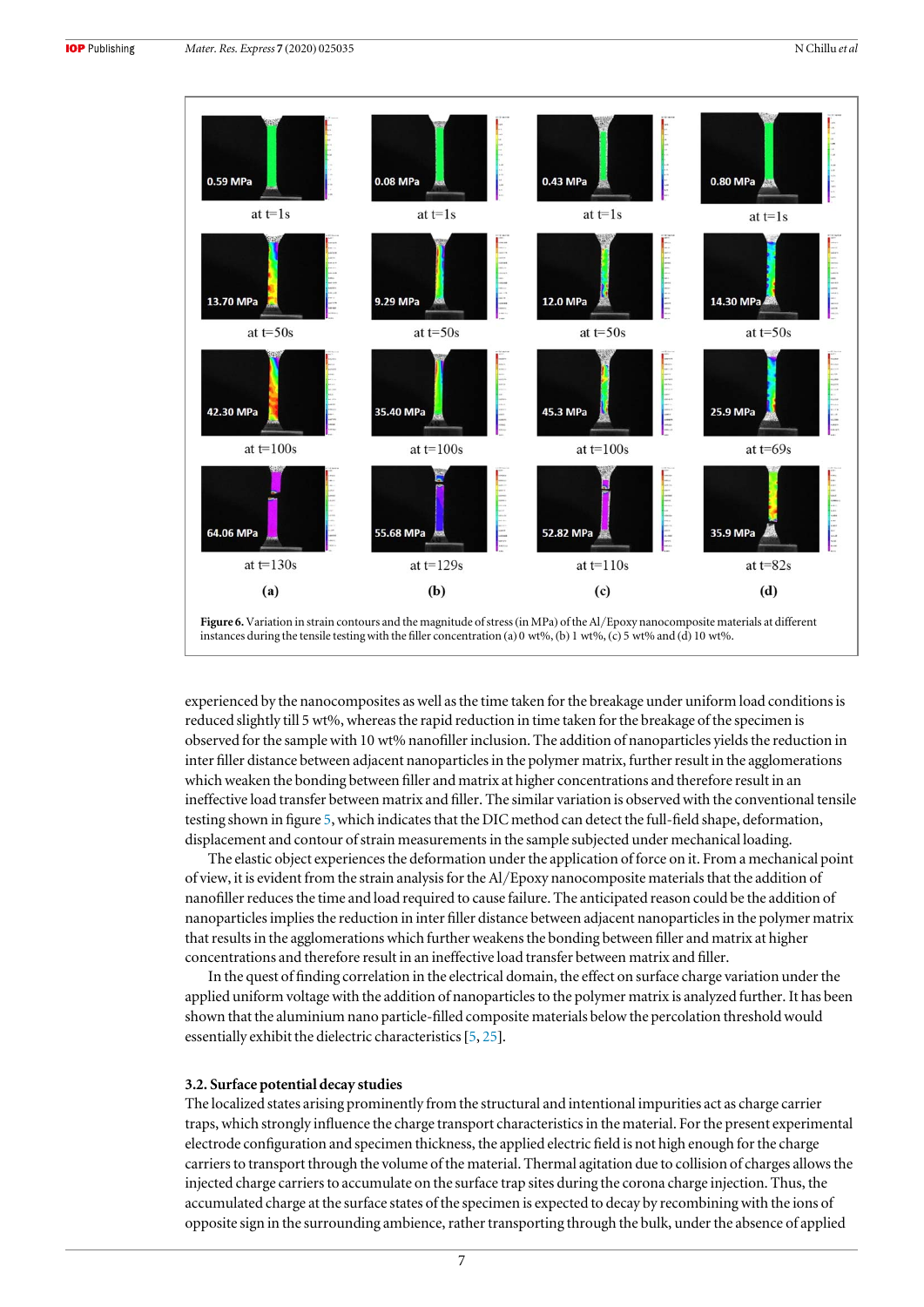

voltage. Thus, the decay in surface potential measured through electrostatic voltmeter is directly related to decay of surface charge under the present experimental conditions.

The variation in the potential decay characteristics from the trapping sites on the surface of the different nanocomposite materials is plotted in figure 9 for the applied positive and negative DC voltage profiles. It is observed that the surface potential is decreasing exponentially regardless of the filler concentration and the applied polarity. The exponential decay in surface potential on the removal of charge injection from corona electrode is quantified mathematically as,

$$
U(t) = U_0 e^{-\lambda t}
$$
 (2)

where  $U_0$  is the initial potential and  $\lambda$  is the decay rate constant. Studies have shown that initial fast potential decay is attributed to detraping of charges from shallow traps, and subsequent slower potential decay is ascribed to detraping from deep traps[19]. Though the variation in magnitude of accumulated surface potential is insignificant for a given polarity, a significant variation can be noticed in the decay rate of the nanocomposite materials. The decay rate of the different nanocomposite materials under +DC and –DC is shown in table 3.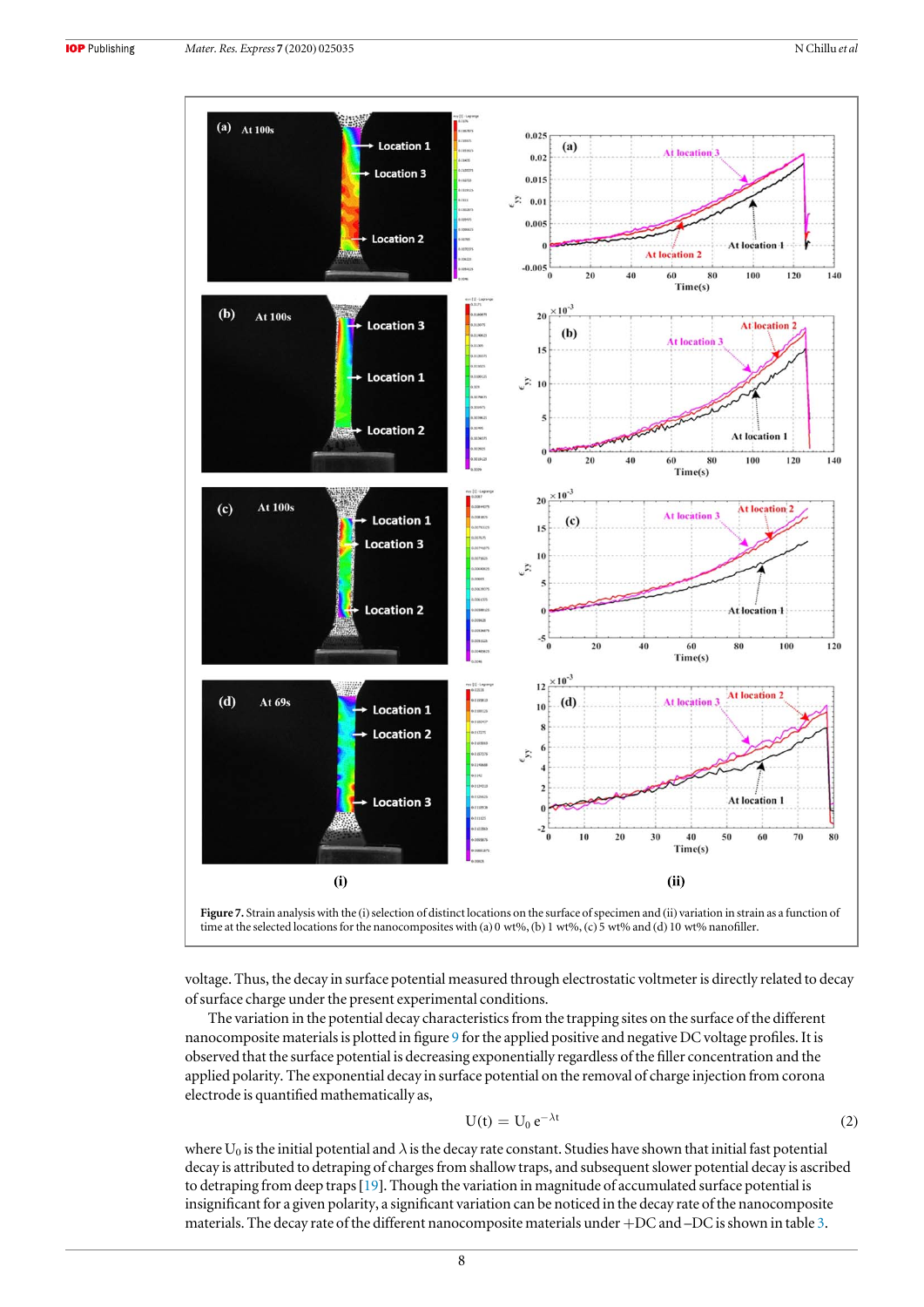



Table 3. Trap parameters of Al/Epoxy nanocomposites under DC voltage.

| Polarity |                          | Positive polarity     | Negative polarity        |                       |  |
|----------|--------------------------|-----------------------|--------------------------|-----------------------|--|
| $wt\%$   | Decay rate<br>$(s^{-1})$ | Trap cen-<br>tre (eV) | Decay rate<br>$(s^{-1})$ | Trap cen-<br>tre (eV) |  |
| $\Omega$ | 0.0028                   | 0.8664                | 0.0036                   | 0.8550                |  |
|          | 0.0054                   | 0.8492                | 0.0046                   | 0.8532                |  |
| 5        | 0.0076                   | 0.8402                | 0.0079                   | 0.8392                |  |
| 10       | 0.0021                   | 0.8730                | 0.0040                   | 0.8567                |  |

Further, the density of trapped charge carriers N(E) in a specimen at different energy levels(E) is analysed to acquire a better perspective of how strongly the injected charge carriers trapped in the localized surface states exist in the nanocomposite material [33]. The density of trapped charges(N(E)) at different energy levels(E) within the bulk of the material with the variation of trap depth  $(\Delta E)$  [34, 35] is expressed by the following equation:

$$
N(E) = \frac{4\varepsilon_0 \varepsilon_r}{eL^2 kT} \left| t \frac{dU}{dt} \right|
$$
 (3)

and the trap depth,

$$
\Delta E = E_c - E_d = kT \ln(vt)
$$
\n(4)

where 'L'(in m) is the thickness of material, 'k'(in J/K) is the Boltzmann constant, T (in K) is the thermodynamic temperature,  $E_c$  is the bottom of the transport state, and ' $E_d$ ' is the demarcation energy level which separates the emptied and occupied states and v is the attempt to escape frequency, in order of 10<sup>12</sup> s<sup>-1</sup>. Trap depth is the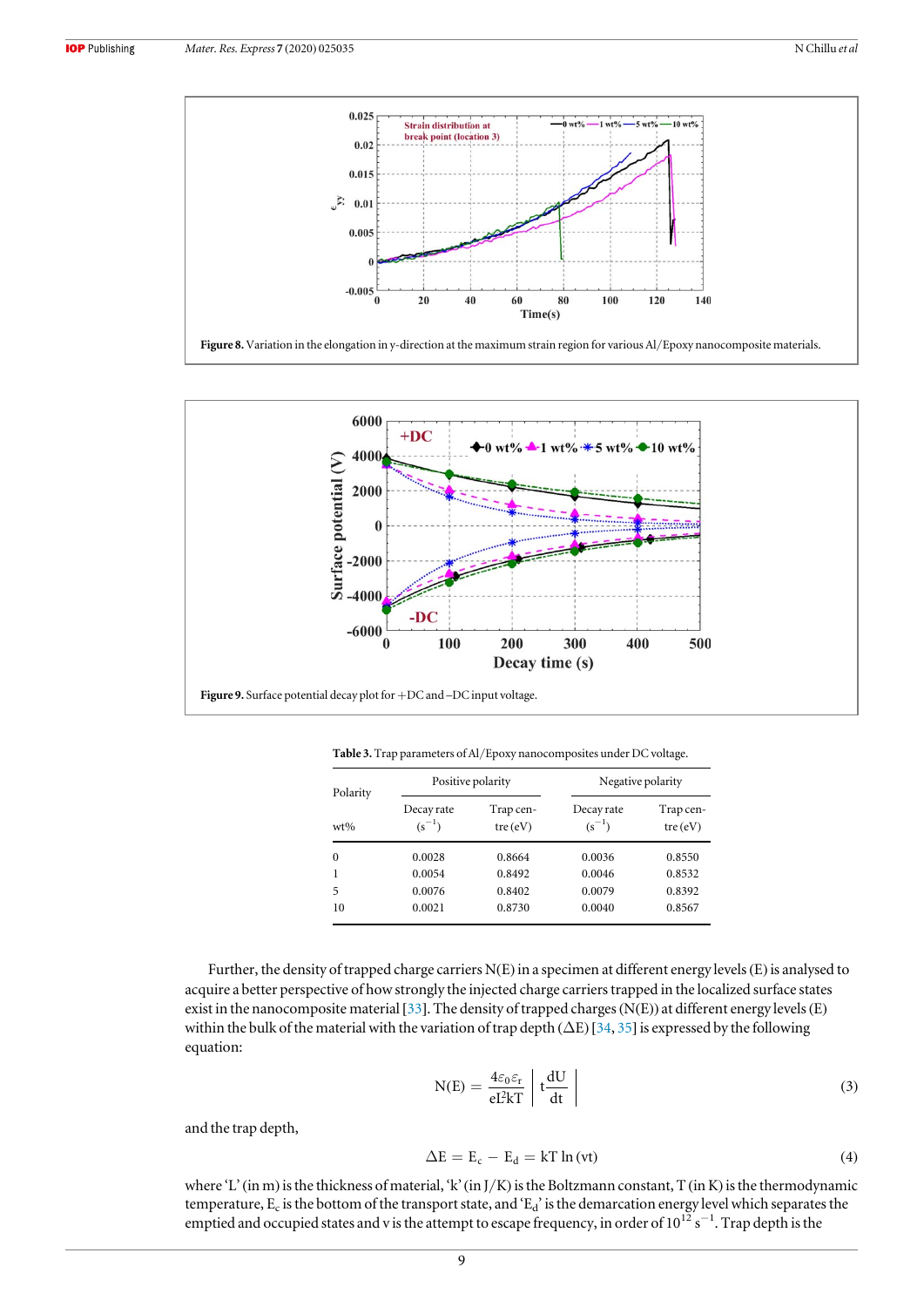

amount of energy required for a charge carrier to get liberated from the localized trap site [20]. The trap depth at maximum energy density is treated as a trap centre [36]. Variation in trap centre for positive and negative polarities of the applied DC voltage profiles as a function of filler concentration is shown in figures 10(a) and (b).

It is observed that the trap distribution covers the range from 0.7 eV to 0.9 eV. Variation of trap centres with respect to the addition of filler and polarity of applied voltage profiles is shown in table 3. It is evident that the trap centre is reduced (left shift) for the nanocomposite materials slightly from 0 to 5 wt% of filler addition, beyond which the increment in the trap centre is noticed.

Addition of nanofiller to the epoxy matrix leads to the reduction in the inter-filler distance, contributing to the improvement in the carrier mobility for the materials up to 5 wt%. Considering the multi-core model, the charge carriers get detrapped from the shallow trap region (the loosely bounded layer) since it is low in density and occupies a large amount of free volume [24]. Whereas, further reduction in inter filler distance nearing the percolation threshold enhances the clusters of nanoparticles in the polymer matrix, leading to the migration of charge carriers at shallower traps to the deep trap states(through the second layer), for the nanocomposite material above 5 wt%. A considerable amount of energy is required for these charge carriers trapped in a cluster of localized states to get liberated and therefore the trap energy is increased for 10 wt% material. Thus, the reduction in trap centre is fundamentally related to faster decay characteristics of the material (up to 5 wt%), whereas, the increment in trap centre corresponds to the reduced decay rate of the material (10 wt%). The left shift in the trap centre is intuitively thought as the reduction in trap centre and it can be correlated with the increment in the decay rate of potential decay curves.

#### 3.3. The electromechanical characteristics

The electromechanical behaviour is investigated in the present study for the epoxy nanocomposite materials fabricated with the incorporation of varying concentration of Al nanoparticles. The strain distribution analysis using DIC technique for the samples subjected to uniform mechanical loading conditions at the high stress concentrated regions result in the strain experienced by the nanocomposites as well as the time taken for the breakage under uniform load conditions is reduced invariantly till 5 wt%, whereas, the rapid reduction in strain and the time taken for the breakage of the specimen is observed for the sample with addition of 10 wt% nanofillers. Addition of nanoparticles causes the reduction in inter filler distance between adjacent nanoparticles in the polymer matrix, leading to the agglomerations which further weakens the bonding between filler and matrix at higher concentrations and therefore result in an ineffective load transfer between matrix and filler. Likewise, in a quest to investigate the equivalent electrical behaviour under uniform electrical loadings, the surface potential characteristics were analysed in contrast to the variation in surface strain analysis carried out through DIC technique under the mechanical loading. Availability of shallow energy states till optimum concentration (5 wt%) of nanoparticles allows the charge carriers to detrap quickly. Whereas, the excessive addition of nanofiller diminishes the available inter filler distance, thereby the enhanced deep trap states result in the increased charge accumulation.

Interestingly, the resemblance in surface potential characteristics is devised with the surface strain variation under tensile loading as follows. The insignificant variation in the surface strain, as well as the time required for the breakage under the tensile loading up to 5 wt% of the material, is correlated to the increased surface potential decay rate as well as the reduced trap depth in the electrical domain. Thus, the optimized surface strain distribution resulted from the efficient load transfer between the matrix and filler from DIC analysis corresponds to the existence of shallow energy states in providing faster surface potential decay characteristics.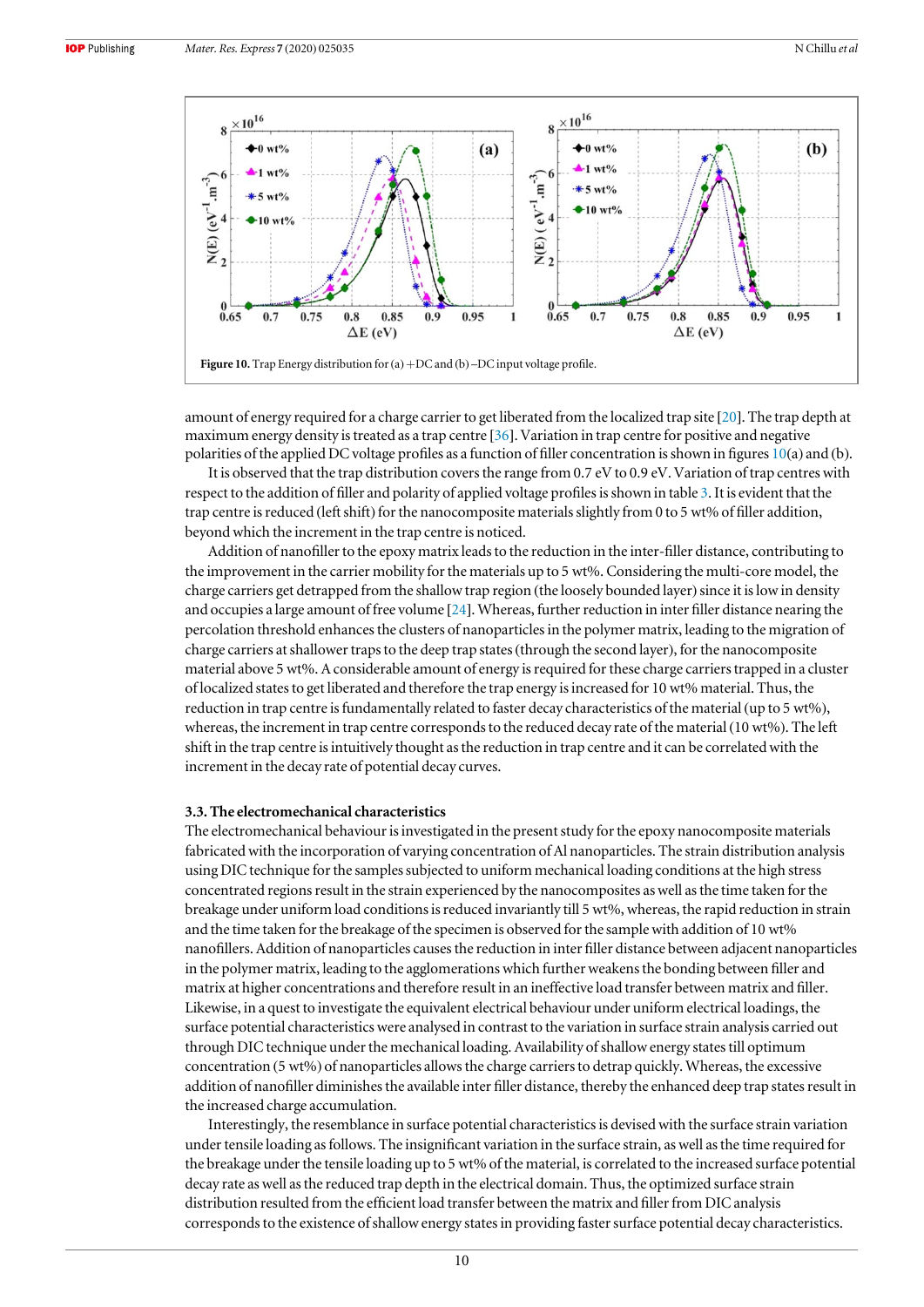On the other hand, the drastic reduction in surface strain, as well as the load (or time) required for the specimen to failure above 5 wt%, resulted from the existence of weak links due to agglomerations in mechanical domain is correlated to the reduction in the decay rate as well as increment in trap energy states resulted from the formation of clusters of nanoparticles in the polymer matrix nearing the percolation threshold. Though the correlation between DIC and surface potential decay behaviour is found in the present study, further investigation is needed to validate this consistency for different filler material at various filler concentrations subjected to different mechanical and electrical loadings. Even though this correlation technique is at its infancy, viable predictions on electrical behaviour viz. threshold electric field, trap characteristics etc, can be made for other materials, if this consistency is validated.

### 4. Conclusions

The mechanical-electrical characteristics of Al/Epoxy nanocomposites were investigated with varying addition of Al nanoparticles. The performance of nano aluminium filler added epoxy nanocomposites was studied for the variation in surface strain and surface charge accumulation under mechanical and electrical stresses, respectively. The DIC technique was used to study the surface strain variation, while the needle plane configuration was employed to investigate the surface potential characteristics, to obtain the similarity in the surface properties in the electromechanical domain for different epoxy nano aluminium composites. The important conclusions drawn based on the present study are the following:

- The improvement in the load at maximum tensile stress and stiffness was noticed up to 5 wt% nanofiller addition, beyond which the depreciation was observed due to the microcracking initiated from the increased filler concentration.
- The variation in the surface strain and field displacement at different locations on the specimen loaded with different nanofiller concentrations were analysed through the DIC technique. It is clear from the results that the DIC method can detect the full-field shape, deformation, displacement and contour of strain measurements in the sample subjected to mechanical loading.
- The exponential decay in surface potential is observed irrespective of the magnitude and polarity of the applied voltage as well as with the filler content. Trap energy distribution covers in 0.7 eV to 0.9 eV for epoxy nano aluminium composites. A left shift in the trap depth is related to the increased decay rate.
- The optimized strain distribution resulted from the efficient stress transfer between the matrix and filler from DIC analysis corresponds to the existence of shallow energy states in providing the faster surface decay characteristics.
- The inefficient load transfer above 5 wt% measured through DIC is correlated with the reduction in the decay rate as well as an increment in trap energy states resulted from the formation of clusters of nanoparticles in the polymer matrix nearing the percolation threshold.

## ORCID iDs

Naresh Chillu thttps://orcid.org/0000-0003-4024-9989 R Jayaganthan Chttps://orcid.org/0000-0002-3634-9306 R Sarathi https://orcid.org/0000-0002-1353-9588

## References

- [1] Tanaka T and Imai T 2017 *Advanced Nanodielectrics: Fundamentals and Applications* 1st ed (New York: Jenny Stanford) (https://doi. org/10.1201/9781315230740)
- [2] Tanaka T 2005 Dielectric nanocomposites with insulating properties*IEEE Trans. Dielectr. Electr. Insul.* 12 914–28
- [3] Mishra P, Desai B M A, Sarathi R and Imai T 2019 Performance analysis of epoxy nanocomposites due to water droplet-initiated discharges under AC and DC voltages and localisation of discharges*IET Sci. Meas. Technol.* 13 175–85
- [4] Singha S and Thomas M J 2008 Dielectric properties of epoxy nanocomposites*IEEE Trans. Dielectr. Electr. Insul.* 15 12–23
- [5] Wang Z, Zhou W, Sui X and Dong L 2015 Enhanced dielectric properties and thermal conductivity of Al/CNTs/PVDF ternary composites*J. Reinf. Plast. Compos.* 34 1126–35
- [6] Paul S and Sindhu T K 2016 Effect of filler particle size on electric energy density of epoxy-aluminum nanocomposites*IEEE Trans. Dielectr. Electr. Insul.* 23 2786–94
- [7] Usher M J and Keating D A 1996 Analogies between systems *Sensors and Transducers* (UK, London: Macmillan Education) pp 12–20
- [8] Olowojoba G B, Kopsidas S, Eslava S, Gutierrez E S, Kinloch A J, Mattevi C, Rocha V G and Taylor A C 2017 A facile way to produce epoxy nanocomposites having excellent thermal conductivity with low contents of reduced graphene oxide *J. Mater. Sci.* 52 7323–44